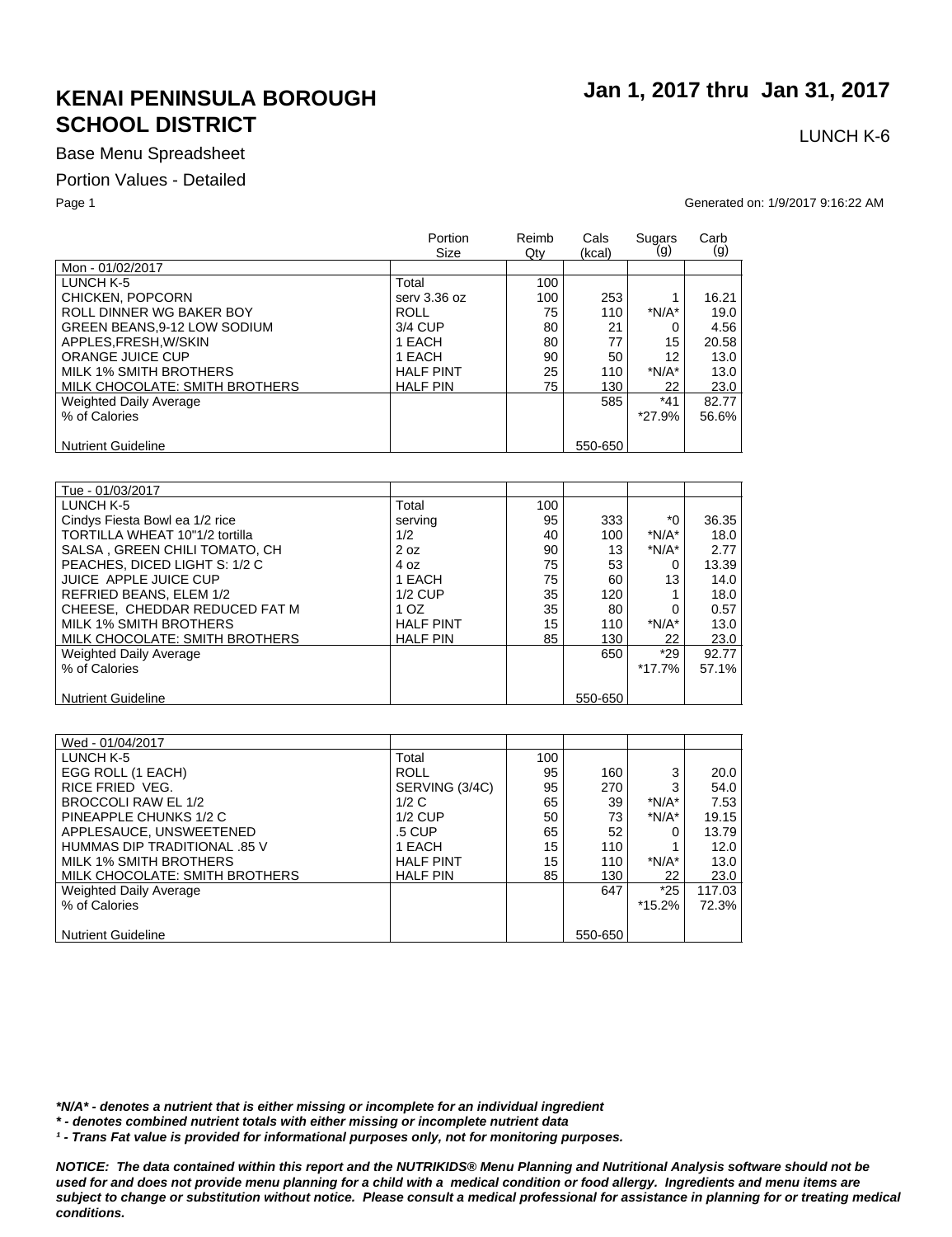### Base Menu Spreadsheet

#### Portion Values - Detailed

Page 2 Generated on: 1/9/2017 9:16:22 AM

|                                | Portion            | Reimb | Cals      | Sugars        | Carb           |
|--------------------------------|--------------------|-------|-----------|---------------|----------------|
|                                | Size               | Qty   | (kcal)    | (g)           | $\mathsf{(q)}$ |
| Thu - 01/05/2017               |                    |       |           |               |                |
| LUNCH K-5                      | Total              | 100   |           |               |                |
| Vegetarian Chili 1/2 c         | $1/2$ cup          | 95    | 44        | $*_{0}$       | 6.61           |
| CHEESE, CHEDDAR REDUCED FAT M  | 1 OZ               | 95    | 80        | 0             | 0.57           |
| PRETZEL WG SOFT 2.2 oz.(1/2)   | 1/2                | 95    | 70        | 0             | 15.0           |
| SALAD, ROMAINE 2016            | <b>SRV</b>         | 100   | 56        | $*1$          | 12.68          |
| SALAD DRESSING, RANCH          | 1.5 OZ             | 100   | 101       | $*N/A*$       | 2.73           |
| <b>BANANAS.RAW FRESH</b>       | 1 EACH             | 90    | 90        | 12            | 23.07          |
| JUICE APPLE JUICE CUP          | 1 EACH             | 90    | 60        | 13            | 14.0           |
| <b>MILK 1% SMITH BROTHERS</b>  | <b>HALF PINT</b>   | 20    | 110       | $*N/A*$       | 13.0           |
| MILK CHOCOLATE: SMITH BROTHERS | <b>HALF PIN</b>    | 80    | 130       | 22            | 23.0           |
| Weighted Daily Average         |                    |       | 602       | $*42$         | 90.84          |
| % of Calories                  |                    |       |           | *27.6%        | 60.4%          |
|                                |                    |       |           |               |                |
| <b>Nutrient Guideline</b>      |                    |       | 550-650   |               |                |
|                                |                    |       |           |               |                |
|                                |                    |       |           |               |                |
| Fri - 01/06/2017               |                    |       |           |               |                |
| LUNCH K-5                      | Total              | 100   |           |               |                |
| <b>CORN DOG CHICKEN</b>        | 1 EACH             | 100   | 240       | 5             | 30.0           |
| FRUIT, MIXED, , LIGHT: 1/2 C   | 1/2C               | 85    | 68        |               | 17.88          |
| CARROTS RAW RARY EL 4 07       | $\Lambda$ $\Omega$ | 75    | $\Lambda$ | $*NI/\Delta*$ | $Q$ $34$       |

| CARROTS, RAW BABY EL 4 oz      | 4 OZ             | 75 | 40      | $*N/A*$ | 9.34   |
|--------------------------------|------------------|----|---------|---------|--------|
| CORN. CANNED. WHOLE-KERN: 1/2c | $1/2$ cup        | 75 | 66      |         | 15.24  |
| MILK 1% SMITH BROTHERS         | <b>HALF PINT</b> | 15 | 110     | $*N/A*$ | 13.0   |
| MILK CHOCOLATE: SMITH BROTHERS | <b>HALF PIN</b>  | 85 | 130     | 22      | 23.0   |
| CRACKER WAFFLE GRAHAM          | serving          | 95 | 111     | $*N/A*$ | 20.25  |
|                                |                  |    |         |         |        |
| <b>Weighted Daily Average</b>  |                  |    | 610     | $*24$   | 104.37 |
| % of Calories                  |                  |    |         | *15.5%  | 68.5%  |
|                                |                  |    |         |         |        |
| <b>Nutrient Guideline</b>      |                  |    | 550-650 |         |        |
|                                |                  |    |         |         |        |

| Mon - 01/09/2017               |                  |     |         |          |       |
|--------------------------------|------------------|-----|---------|----------|-------|
| LUNCH K-5                      | Total            | 100 |         |          |       |
| CHICKEN NUGGETS, WHOLE GRAIN C | $3.04$ oz        | 100 | 203     | 0        | 12.0  |
| RICE, BROWN LONG, 1/2 C        | $1/2$ CUP        | 90  | 108     |          | 22.39 |
| BROCCOLI, FLOR, FROZ 3/4 COM   | 3/4C             | 85  | 39      |          | 7.4   |
| APPLESAUCE, UNSWEETENED        | .5 CUP           | 95  | 52      | 0        | 13.79 |
| JUICE ORANGE JUICE CUP J       | 4 OZ             | 95  | 50      | $*N/A*$  | 13.0  |
| MILK 1% SMITH BROTHERS         | <b>HALF PINT</b> | 15  | 110     | $*N/A*$  | 13.0  |
| MILK CHOCOLATE: SMITH BROTHERS | <b>HALF PIN</b>  | 85  | 130     | 22       | 23.0  |
| Weighted Daily Average         |                  |     | 557     | $*19$    | 85.39 |
| % of Calories                  |                  |     |         | $*13.4%$ | 61.3% |
|                                |                  |     |         |          |       |
| <b>Nutrient Guideline</b>      |                  |     | 550-650 |          |       |

*\*N/A\* - denotes a nutrient that is either missing or incomplete for an individual ingredient*

*\* - denotes combined nutrient totals with either missing or incomplete nutrient data*

*¹ - Trans Fat value is provided for informational purposes only, not for monitoring purposes.*

*NOTICE: The data contained within this report and the NUTRIKIDS® Menu Planning and Nutritional Analysis software should not be*  used for and does not provide menu planning for a child with a medical condition or food allergy. Ingredients and menu items are *subject to change or substitution without notice. Please consult a medical professional for assistance in planning for or treating medical conditions.*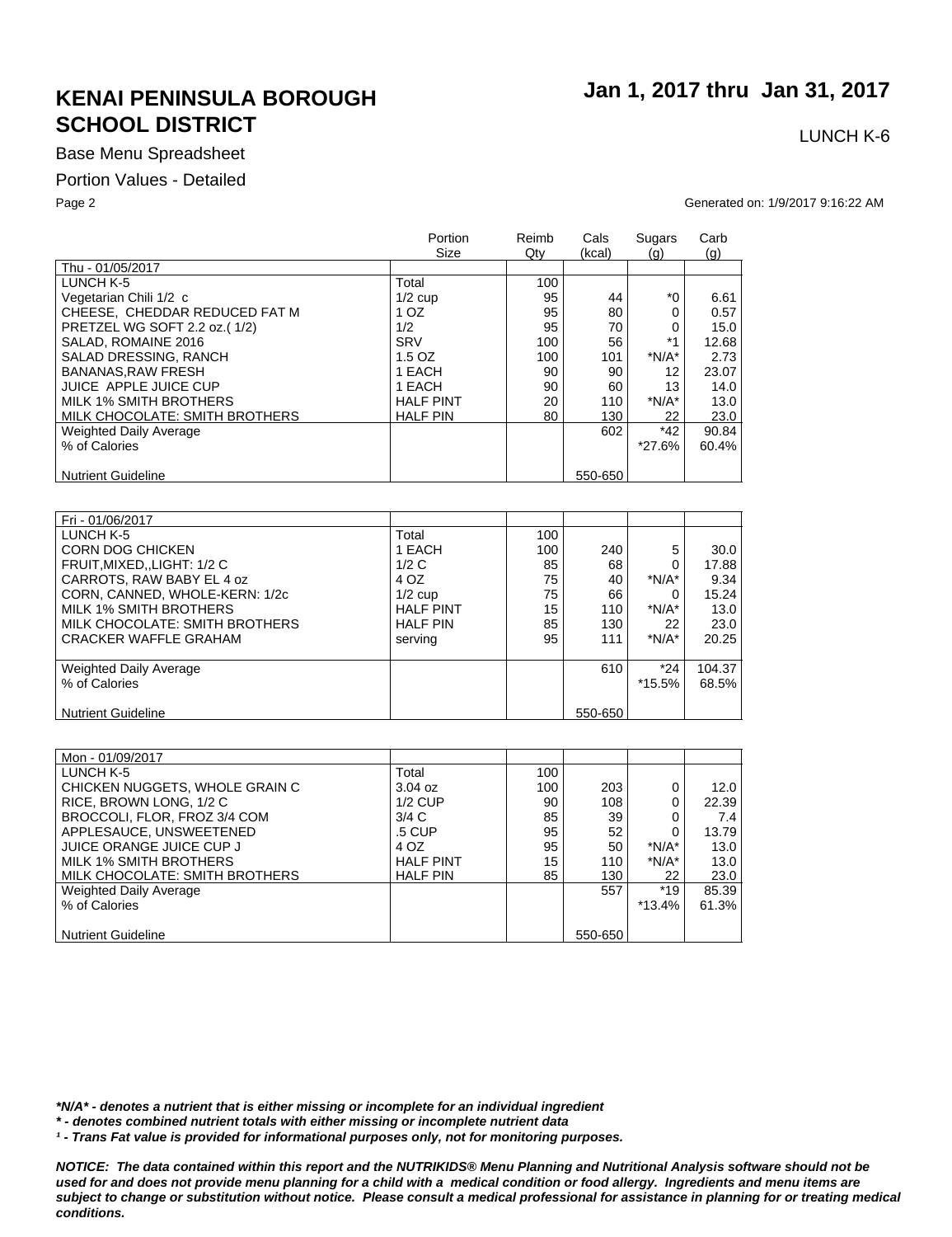### Base Menu Spreadsheet

#### Portion Values - Detailed

Page 3 Generated on: 1/9/2017 9:16:22 AM

|                                | Portion<br>Size  | Reimb<br>Qty | Cals<br>(kcal) | Sugars<br>(g) | Carb<br>(q) |
|--------------------------------|------------------|--------------|----------------|---------------|-------------|
| Tue - 01/10/2017               |                  |              |                |               |             |
| LUNCH K-5                      | Total            | 100          |                |               |             |
| <b>BBQ PORK HOAGIE</b>         | 1 EACH           | 95           | 400            | *3            | 39.0        |
| SWEET POTATO LATTICE FF 3/4    | 3/4 CUP          | 55           | 191            | 10            | 24.75       |
| PINEAPPLE CHUNKS 1/2 C         | $1/2$ CUP        | 40           | 73             | $*N/A*$       | 19.15       |
| GREEN BEANS, CUT;K-51/2 C      | .50 CUP          | 20           | 14             |               | 3.04        |
| MILK 1% SMITH BROTHERS         | <b>HALF PINT</b> | 40           | 110            | $*N/A*$       | 13.0        |
| MILK CHOCOLATE: SMITH BROTHERS | <b>HALF PIN</b>  | 55           | 130            | 22            | 23.0        |
| <b>Weighted Daily Average</b>  |                  |              | 633            | $*21$         | 76.78       |
| % of Calories                  |                  |              |                | $*13.0\%$     | 48.5%       |
|                                |                  |              |                |               |             |
| <b>Nutrient Guideline</b>      |                  |              | 550-650        |               |             |

| Wed - 01/11/2017               |                  |     |         |         |       |
|--------------------------------|------------------|-----|---------|---------|-------|
| LUNCH K-5                      | Total            | 100 |         |         |       |
| CHICKEN TAQUITOS               | 3 EACH           | 90  | 330     | $*N/A*$ | 39.0  |
| REFRIED BEANS, TRADITIO: 1/2 C | 1/2C             | 35  | 120     |         | 18.0  |
| CHEESE. CHEDDAR REDUCED FAT M  | 1 OZ             | 35  | 80      |         | 0.57  |
| APPLES.FRESH.W/SKIN            | 1 EACH           | 75  | 77      | 15      | 20.58 |
| CARROTS, RAW BABY EL 4 oz      | 4 OZ             | 60  | 40      | $*N/A*$ | 9.34  |
| SALAD DRESSING, RANCH          | $1.5$ OZ         | 60  | 101     | $*N/A*$ | 2.73  |
| SALSA, GREEN CHILI TOMATO, CH  | 2 oz             | 60  | 13      | $*N/A*$ | 2.77  |
| MILK 1% SMITH BROTHERS         | <b>HALF PINT</b> | 15  | 110     | $*N/A*$ | 13.0  |
| MILK CHOCOLATE: SMITH BROTHERS | <b>HALF PIN</b>  | 75  | 130     | 22      | 23.0  |
| Weighted Daily Average         |                  |     | 631     | *28     | 85.14 |
| % of Calories                  |                  |     |         | *18.0%  | 54.0% |
|                                |                  |     |         |         |       |
| <b>Nutrient Guideline</b>      |                  |     | 550-650 |         |       |

| Thu - 01/12/2017               |                  |     |         |          |       |
|--------------------------------|------------------|-----|---------|----------|-------|
| LUNCH K-5                      | Total            | 100 |         |          |       |
| BEEF FINGERS COUNTRY FRIED     | SERVING (4 EA)   | 100 | 350     | $*N/A*$  | 19.0  |
| ROLL DINNER WG BAKER BOY       | <b>ROLL</b>      | 60  | 110     | $*N/A*$  | 19.0  |
| POTATOES, MASHED INSTANT:1/2C  | $1/2$ cup        | 75  | 90      |          | 17.0  |
| <b>GRAVY BROWN</b>             | 2 OZ             | 75  | 25      | $*N/A*$  | 0.0   |
| WINTER MIX: $3/4$ C K-5        | 3/4C             | 60  | 50      | $*N/A*$  | 8.0   |
| PEACHES, DICED LIGHT S: 1/2 C  | 4 oz             | 80  | 53      |          | 13.39 |
| MILK 1% SMITH BROTHERS         | <b>HALF PINT</b> | 25  | 110     | $*N/A*$  | 13.0  |
| MILK CHOCOLATE: SMITH BROTHERS | <b>HALF PIN</b>  | 75  | 130     | 22       | 23.0  |
| <b>Weighted Daily Average</b>  |                  |     | 700     | $*16$    | 79.17 |
| % of Calories                  |                  |     |         | $*9.4\%$ | 45.3% |
|                                |                  |     |         |          |       |
| <b>Nutrient Guideline</b>      |                  |     | 550-650 |          |       |

*\*N/A\* - denotes a nutrient that is either missing or incomplete for an individual ingredient*

*\* - denotes combined nutrient totals with either missing or incomplete nutrient data*

*¹ - Trans Fat value is provided for informational purposes only, not for monitoring purposes.*

*NOTICE: The data contained within this report and the NUTRIKIDS® Menu Planning and Nutritional Analysis software should not be*  used for and does not provide menu planning for a child with a medical condition or food allergy. Ingredients and menu items are *subject to change or substitution without notice. Please consult a medical professional for assistance in planning for or treating medical conditions.*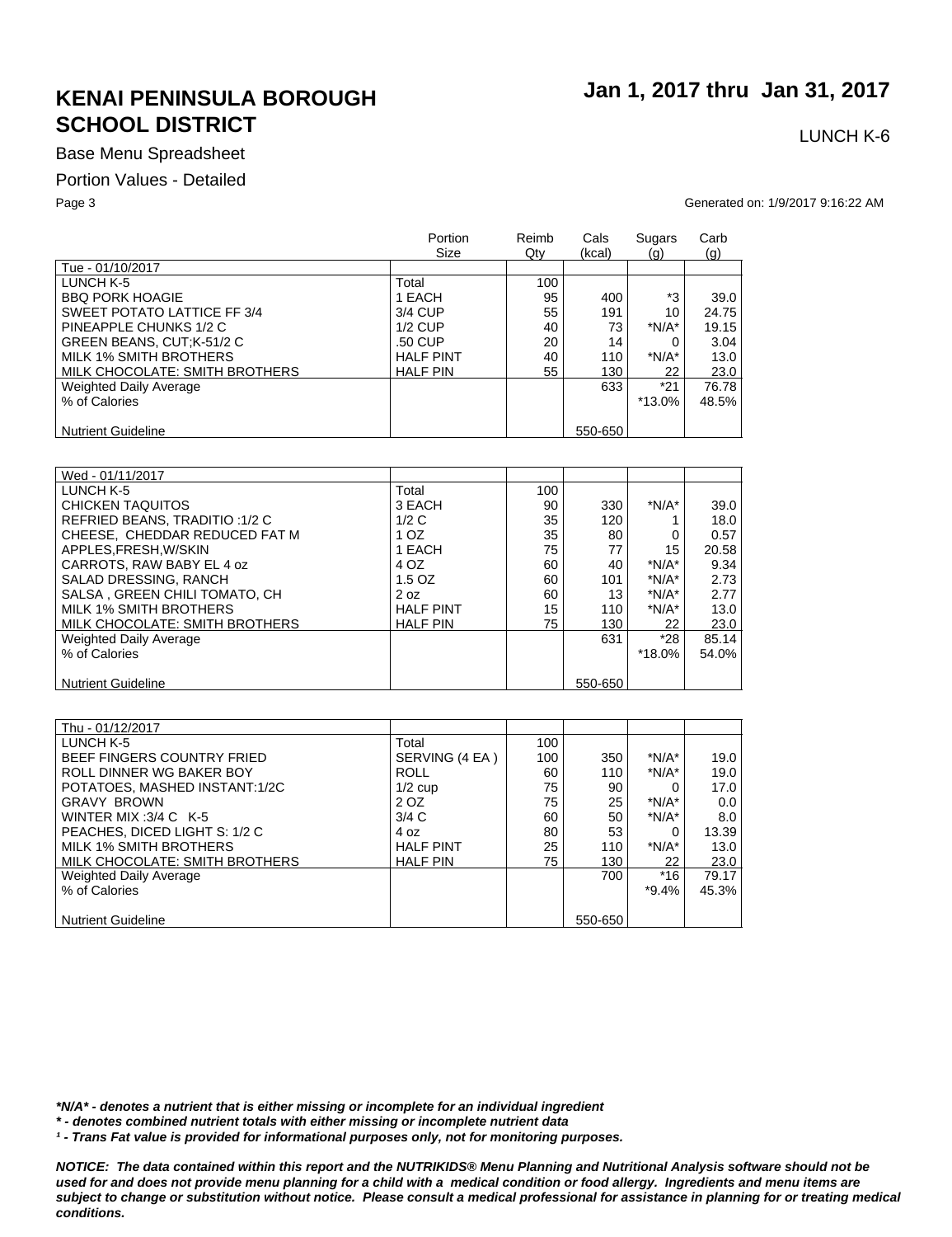### Base Menu Spreadsheet

#### Portion Values - Detailed

 **Jan 1, 2017 thru Jan 31, 2017**

# LUNCH K-6

Page 4 Generated on: 1/9/2017 9:16:22 AM

| Fri - 01/13/2017<br>LUNCH K-5<br>Total<br>100<br>PIZZA 4X6 TONY'S<br><b>SLICE</b><br>100<br>300<br>10<br>APPLES, FRESH, W/SKIN<br>60<br>15<br>1 EACH<br>77<br>PEARS, DICED LIGHT SYRUP 1/2 C<br>.5 CUP<br>90<br>58<br>$\Omega$<br>3/4C<br>65<br>99<br>CORN, CANNED, WHOLE-KERN: 3/4c<br>$\Omega$<br>CHOC CHIP w/M&M COOKIE<br>85<br>$*N/A*$<br>1 OZ COOKIE<br>110<br>MILK 1% SMITH BROTHERS<br><b>HALF PINT</b><br>15<br>$*N/A*$<br>110<br>MILK CHOCOLATE: SMITH BROTHERS<br>75<br><b>HALF PIN</b><br>130<br>22<br>$*36$<br>671<br><b>Weighted Daily Average</b> |               | Portion<br>Size | Reimb<br>Qty | Cals<br>(kcal) | Sugars<br>(q) | Carb<br>(g) |
|------------------------------------------------------------------------------------------------------------------------------------------------------------------------------------------------------------------------------------------------------------------------------------------------------------------------------------------------------------------------------------------------------------------------------------------------------------------------------------------------------------------------------------------------------------------|---------------|-----------------|--------------|----------------|---------------|-------------|
|                                                                                                                                                                                                                                                                                                                                                                                                                                                                                                                                                                  |               |                 |              |                |               |             |
|                                                                                                                                                                                                                                                                                                                                                                                                                                                                                                                                                                  |               |                 |              |                |               |             |
|                                                                                                                                                                                                                                                                                                                                                                                                                                                                                                                                                                  |               |                 |              |                |               | 33.0        |
|                                                                                                                                                                                                                                                                                                                                                                                                                                                                                                                                                                  |               |                 |              |                |               | 20.58       |
|                                                                                                                                                                                                                                                                                                                                                                                                                                                                                                                                                                  |               |                 |              |                |               | 15.12       |
|                                                                                                                                                                                                                                                                                                                                                                                                                                                                                                                                                                  |               |                 |              |                |               | 22.87       |
|                                                                                                                                                                                                                                                                                                                                                                                                                                                                                                                                                                  |               |                 |              |                |               | 19.0        |
|                                                                                                                                                                                                                                                                                                                                                                                                                                                                                                                                                                  |               |                 |              |                |               | 13.0        |
|                                                                                                                                                                                                                                                                                                                                                                                                                                                                                                                                                                  |               |                 |              |                |               | 23.0        |
|                                                                                                                                                                                                                                                                                                                                                                                                                                                                                                                                                                  |               |                 |              |                |               | 109.16      |
|                                                                                                                                                                                                                                                                                                                                                                                                                                                                                                                                                                  | % of Calories |                 |              |                | $*21.4%$      | 65.1%       |
|                                                                                                                                                                                                                                                                                                                                                                                                                                                                                                                                                                  |               |                 |              |                |               |             |
| 550-650<br><b>Nutrient Guideline</b>                                                                                                                                                                                                                                                                                                                                                                                                                                                                                                                             |               |                 |              |                |               |             |
|                                                                                                                                                                                                                                                                                                                                                                                                                                                                                                                                                                  |               |                 |              |                |               |             |
|                                                                                                                                                                                                                                                                                                                                                                                                                                                                                                                                                                  |               |                 |              |                |               |             |
| Mon - 01/16/2017                                                                                                                                                                                                                                                                                                                                                                                                                                                                                                                                                 |               |                 |              |                |               |             |
| LUNCH K-5<br>Total<br>100                                                                                                                                                                                                                                                                                                                                                                                                                                                                                                                                        |               |                 |              |                |               |             |
| <b>CORN DOG CHICKEN</b><br>1 EACH<br>100<br>240<br>5                                                                                                                                                                                                                                                                                                                                                                                                                                                                                                             |               |                 |              |                |               | 30.0        |
| $*N/A*$<br><b>BEANS BAKED 1/2</b><br>$1/2$ CUP<br>140<br>75                                                                                                                                                                                                                                                                                                                                                                                                                                                                                                      |               |                 |              |                |               | 25.0        |
| SWEET POTATO LATTICE CUT FRIES<br>1/2 CUP (8each)<br>75<br>170<br>9                                                                                                                                                                                                                                                                                                                                                                                                                                                                                              |               |                 |              |                |               | 22.0        |
| APPLESAUCE, UNSWEETENED<br>.5 CUP<br>80<br>52<br>∩                                                                                                                                                                                                                                                                                                                                                                                                                                                                                                               |               |                 |              |                |               | 13.79       |
| $*N/A*$<br><b>MILK 1% SMITH BROTHERS</b><br><b>HAIF PINT</b><br>20<br>110                                                                                                                                                                                                                                                                                                                                                                                                                                                                                        |               |                 |              |                |               | 13.0        |
| MILK CHOCOLATE: SMITH BROTHERS<br>80<br><b>HALF PIN</b><br>130<br>22                                                                                                                                                                                                                                                                                                                                                                                                                                                                                             |               |                 |              |                |               | 23.0        |
| $*29$<br>640<br><b>Weighted Daily Average</b>                                                                                                                                                                                                                                                                                                                                                                                                                                                                                                                    |               |                 |              |                |               | 97.28       |
| $*18.3%$<br>% of Calories                                                                                                                                                                                                                                                                                                                                                                                                                                                                                                                                        |               |                 |              |                |               | 60.8%       |
|                                                                                                                                                                                                                                                                                                                                                                                                                                                                                                                                                                  |               |                 |              |                |               |             |
| 550-650<br><b>Nutrient Guideline</b>                                                                                                                                                                                                                                                                                                                                                                                                                                                                                                                             |               |                 |              |                |               |             |

| Tue - 01/17/2017               |                  |     |         |           |       |
|--------------------------------|------------------|-----|---------|-----------|-------|
| LUNCH K-5                      | Total            | 100 |         |           |       |
| <b>HAMBURGER ELE</b>           | 1 EACH           | 100 | 268     | ۰ึ (      | 31.0  |
| CHEESE, AMERICAN RF 1 slice    | <b>SLICE</b>     | 100 | 35      | $*N/A*$   | 1.0   |
| POTATO, KK OVENABLE 3 OZ       | 3 OZ             | 90  | 120     |           | 21.0  |
| BANANAS.RAW FRESH              | 1 EACH           | 85  | 90      | 12        | 23.07 |
| GREEN BEANS, CUT;K-51/2 C      | .50 CUP          | 85  | 14      | 0         | 3.04  |
| MILK 1% SMITH BROTHERS         | <b>HALF PINT</b> | 15  | 110     | $*N/A*$   | 13.0  |
| MILK CHOCOLATE: SMITH BROTHERS | <b>HALF PIN</b>  | 80  | 130     | 22        | 23.0  |
| LETTUCE &TOMATO:1 leaf.2 slice | 1 If.2 slc       | 85  | 6       | $*N/A*$   | 1.32  |
|                                |                  |     |         |           |       |
| Weighted Daily Average         |                  |     | 625     | $*28$     | 94.57 |
| % of Calories                  |                  |     |         | $*17.7\%$ | 60.5% |
|                                |                  |     |         |           |       |
| <b>Nutrient Guideline</b>      |                  |     | 550-650 |           |       |

*\*N/A\* - denotes a nutrient that is either missing or incomplete for an individual ingredient*

*\* - denotes combined nutrient totals with either missing or incomplete nutrient data*

*¹ - Trans Fat value is provided for informational purposes only, not for monitoring purposes.*

*NOTICE: The data contained within this report and the NUTRIKIDS® Menu Planning and Nutritional Analysis software should not be used for and does not provide menu planning for a child with a medical condition or food allergy. Ingredients and menu items are subject to change or substitution without notice. Please consult a medical professional for assistance in planning for or treating medical conditions.*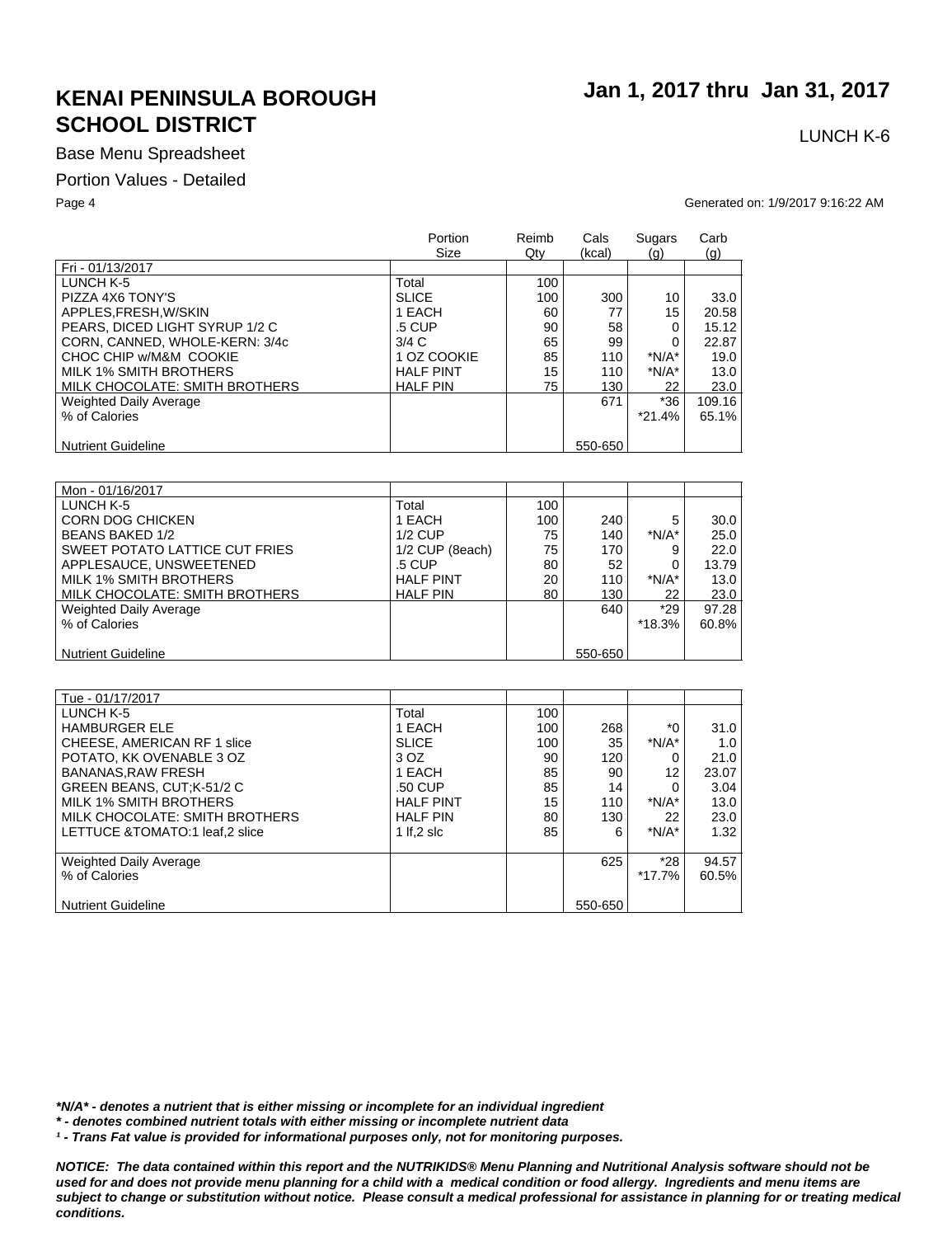### Base Menu Spreadsheet

#### Portion Values - Detailed

Page 5 Generated on: 1/9/2017 9:16:22 AM

|                                | Portion<br>Size  | Reimb<br>$Q$ ty | Cals<br>(kcal) | Sugars<br>(q) | Carb<br>(q) |
|--------------------------------|------------------|-----------------|----------------|---------------|-------------|
| Wed - 01/18/2017               |                  |                 |                |               |             |
| LUNCH K-5                      | Total            | 100             |                |               |             |
| RICE, BROWN LONG, 1/2 C        | $1/2$ CUP        | 100             | 108            | 0             | 22.39       |
| Sweet N Sour Chicken           | 3.9 oz           | 100             | 190            | 13            | 25.0        |
| BROCCOLI RAW 3/4 C             | .75 C            | 75              | 15             | $*N/A*$       | 2.79        |
| SALAD DRESSING, RANCH          | $1.5$ OZ         | 75              | 101            | $*N/A*$       | 2.73        |
| MANDARIN ORANGE SEGMENTS: 1/2c | .5 CUP           | 95              | 90             | $*N/A*$       | 21.0        |
| APPLESAUCE, UNSWEETENED        | .5 CUP           | 95              | 52             | $\Omega$      | 13.79       |
| MILK 1% SMITH BROTHERS         | <b>HALF PINT</b> | 20              | 110            | $*N/A*$       | 13.0        |
| MILK CHOCOLATE: SMITH BROTHERS | <b>HALF PIN</b>  | 80              | 130            | 22            | 23.0        |
| Weighted Daily Average         |                  |                 | 646            | $*31$         | 105.58      |
| % of Calories                  |                  |                 |                | *19.0%        | 65.4%       |
|                                |                  |                 |                |               |             |
| <b>Nutrient Guideline</b>      |                  |                 | 550-650        |               |             |

| Thu - 01/19/2017                |                  |     |         |         |       |
|---------------------------------|------------------|-----|---------|---------|-------|
| LUNCH K-5                       | Total            | 100 |         |         |       |
| TACO BEEF & BEAN K-8 GRADE:2    | 2 EACH           | 100 | 255     | *0      | 24.14 |
| SALAD, ROMAINE 2016             | <b>SRV</b>       | 65  | 56      | $*1$    | 12.68 |
| SALAD DRESSING, RANCH           | 1.5 OZ           | 65  | 101     | $*N/A*$ | 2.73  |
| PEARS.FRESH                     | 1 EACH           | 80  | 101     | 17      | 27.11 |
| JUICE ORANGE JUICE CUP J        | 4 OZ             | 90  | 50      | $*N/A*$ | 13.0  |
| LETTUCE & TOMATO:1 leaf.2 slice | 1 If.2 $s$ Ic    | 65  | 6       | $*N/A*$ | 1.32  |
| SALSA, GREEN CHILI TOMATO, CH   | 2 oz             | 85  | 13      | $*N/A*$ | 2.77  |
| MILK 1% SMITH BROTHERS          | <b>HALF PINT</b> | 15  | 110     | $*N/A*$ | 13.0  |
| MILK CHOCOLATE: SMITH BROTHERS  | <b>HALF PIN</b>  | 75  | 130     | 22      | 23.0  |
| <b>Weighted Daily Average</b>   |                  |     | 612     | $*31$   | 89.96 |
| % of Calories                   |                  |     |         | *20.5%  | 58.8% |
|                                 |                  |     |         |         |       |
| <b>Nutrient Guideline</b>       |                  |     | 550-650 |         |       |

| Fri - 01/20/2017               |                  |     |         |          |       |
|--------------------------------|------------------|-----|---------|----------|-------|
| LUNCH K-5                      | Total            | 100 |         |          |       |
| <b>CHICKEN SAND BREAD K-6</b>  | <b>SANDWICH</b>  | 100 | 383     | $*1$     | 44.21 |
| CORN, CANNED, WHOLE-KERN: 1/2c | $1/2$ cup        | 80  | 66      | 0        | 15.24 |
| STRAWBERRY CUP                 | 1 EACH           | 60  | 80      | 16       | 20.93 |
| LETTUCE &TOMATO:1 leaf,2 slice | 1 If, $2$ slc    | 25  | 6       | $*N/A*$  | 1.32  |
| PEACHES, DICED LIGHT S: 1/2 C  | 4 oz             | 65  | 53      | 0        | 13.39 |
| MILK 1% SMITH BROTHERS         | <b>HALF PINT</b> | 15  | 110     | $*N/A*$  | 13.0  |
| MILK CHOCOLATE: SMITH BROTHERS | <b>HALF PIN</b>  | 75  | 130     | 22       | 23.0  |
| Weighted Daily Average         |                  |     | 634     | $*27$    | 97.20 |
| % of Calories                  |                  |     |         | $*17.1%$ | 61.3% |
|                                |                  |     |         |          |       |
| <b>Nutrient Guideline</b>      |                  |     | 550-650 |          |       |

*\*N/A\* - denotes a nutrient that is either missing or incomplete for an individual ingredient*

*\* - denotes combined nutrient totals with either missing or incomplete nutrient data*

*¹ - Trans Fat value is provided for informational purposes only, not for monitoring purposes.*

*NOTICE: The data contained within this report and the NUTRIKIDS® Menu Planning and Nutritional Analysis software should not be*  used for and does not provide menu planning for a child with a medical condition or food allergy. Ingredients and menu items are *subject to change or substitution without notice. Please consult a medical professional for assistance in planning for or treating medical conditions.*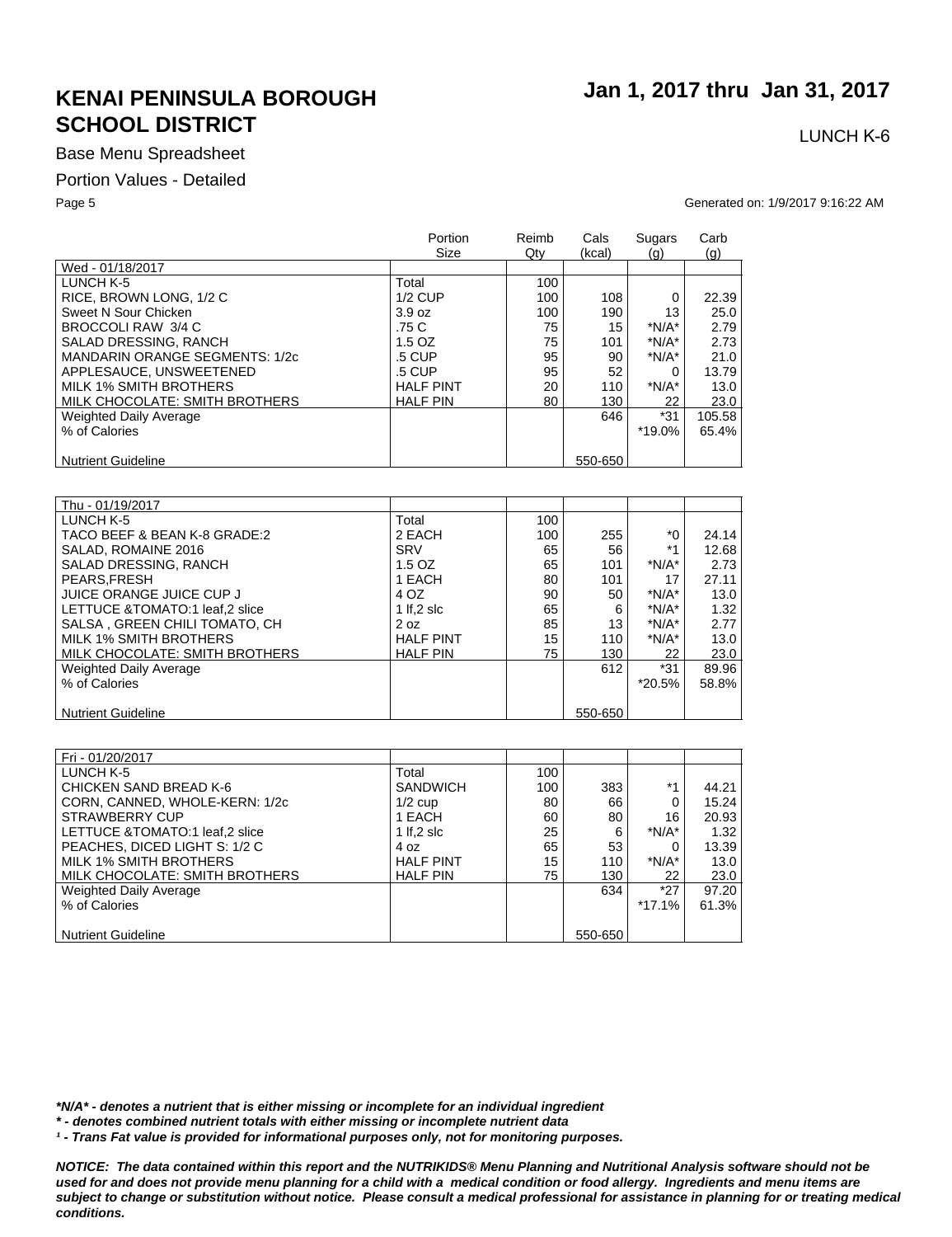### Base Menu Spreadsheet

#### Portion Values - Detailed

Page 6 Generated on: 1/9/2017 9:16:22 AM

|                                    | Portion<br>Size  | Reimb<br>$Q$ ty | Cals<br>(kcal) | Sugars<br>$\left( q\right)$ | Carb<br>(q) |
|------------------------------------|------------------|-----------------|----------------|-----------------------------|-------------|
| Mon - 01/23/2017                   |                  |                 |                |                             |             |
| LUNCH K-5                          | Total            | 100             |                |                             |             |
| BEEF TERYAKI DIPPER 4 each **      | 2.8 OZ           | 100             | 150            | 4                           | 6.0         |
| RICE, BROWN LONG, 1/2 C            | $1/2$ CUP        | 100             | 108            | 0                           | 22.39       |
| APPLES.FRESH.W/SKIN                | 1 EACH           | 65              | 77             | 15                          | 20.58       |
| FRUIT, MIXED, , LIGHT: 1/2 C       | 1/2C             | 45              | 68             | 0                           | 17.88       |
| <b>GREEN BEANS.9-12 LOW SODIUM</b> | 3/4 CUP          | 65              | 21             |                             | 4.56        |
| CHOC CHIP w/M&M COOKIE             | 1 OZ COOKIE      | 100             | 110            | $*N/A*$                     | 19.0        |
| MILK 1% SMITH BROTHERS             | <b>HALF PINT</b> | 15              | 110            | $*N/A*$                     | 13.0        |
| MILK CHOCOLATE: SMITH BROTHERS     | <b>HALF PIN</b>  | 75              | 130            | 22                          | 23.0        |
| <b>Weighted Daily Average</b>      |                  |                 | 577            | $*31$                       | 90.98       |
| % of Calories                      |                  |                 |                | $*21.2%$                    | 63.1%       |
|                                    |                  |                 |                |                             |             |
| <b>Nutrient Guideline</b>          |                  |                 | 550-650        |                             |             |

| Tue - 01/24/2017               |                  |     |         |         |       |
|--------------------------------|------------------|-----|---------|---------|-------|
| LUNCH K-5                      | Total            | 100 |         |         |       |
| CHICKEN DRUMETTE SOUTHERN      | 3 EACH           | 100 | 220     | $*N/A*$ | 9.0   |
| ROLL DINNER WG BAKER BOY       | <b>ROLL</b>      | 100 | 110     | $*N/A*$ | 19.0  |
| POTATO JO-JO 1/2 (5 EA)        | 1/2C             | 80  | 100     |         | 15.0  |
| PEARS.FRESH                    | 1 EACH           | 65  | 101     | 17      | 27.11 |
| <b>BEANS BAKED 1/2</b>         | $1/2$ CUP        | 40  | 140     | $*N/A*$ | 25.0  |
| MILK 1% SMITH BROTHERS         | <b>HALF PINT</b> | 15  | 110     | $*N/A*$ | 13.0  |
| MILK CHOCOLATE: SMITH BROTHERS | <b>HALF PIN</b>  | 75  | 130     | 22      | 23.0  |
| Weighted Daily Average         |                  |     | 646     | $*28$   | 86.82 |
| % of Calories                  |                  |     |         | *17.2%  | 53.8% |
|                                |                  |     |         |         |       |
| <b>Nutrient Guideline</b>      |                  |     | 550-650 |         |       |

| Wed - 01/25/2017                    |                  |     |         |         |       |
|-------------------------------------|------------------|-----|---------|---------|-------|
| LUNCH K-5                           | Total            | 100 |         |         |       |
| <b>FRENCH TOAST STICKS, WG:3 EA</b> | 3 EA             | 100 | 208     | $*N/A*$ | 25.64 |
| SAUSAGE LINKS 2                     | 2 EACH           | 100 | 43      | $*N/A*$ | 1.0   |
| POTATO, TATER TOTS: 6-12 (15)       | 15 EACH          | 70  | 225     |         | 25.5  |
| JUICE APPLE JUICE CUP               | 1 EACH           | 85  | 60      | 13      | 14.0  |
| STRAWBERRY CUP                      | 1 EACH           | 70  | 80      | 16      | 20.93 |
| MILK 1% SMITH BROTHERS              | <b>HALF PINT</b> | 15  | 110     | $*N/A*$ | 13.0  |
| MILK CHOCOLATE: SMITH BROTHERS      | <b>HALF PIN</b>  | 75  | 130     | 22      | 23.0  |
| Weighted Daily Average              |                  |     | 630     | *39     | 90.24 |
| % of Calories                       |                  |     |         | *24.6%  | 57.3% |
|                                     |                  |     |         |         |       |
| <b>Nutrient Guideline</b>           |                  |     | 550-650 |         |       |

*\*N/A\* - denotes a nutrient that is either missing or incomplete for an individual ingredient*

*\* - denotes combined nutrient totals with either missing or incomplete nutrient data*

*¹ - Trans Fat value is provided for informational purposes only, not for monitoring purposes.*

*NOTICE: The data contained within this report and the NUTRIKIDS® Menu Planning and Nutritional Analysis software should not be*  used for and does not provide menu planning for a child with a medical condition or food allergy. Ingredients and menu items are *subject to change or substitution without notice. Please consult a medical professional for assistance in planning for or treating medical conditions.*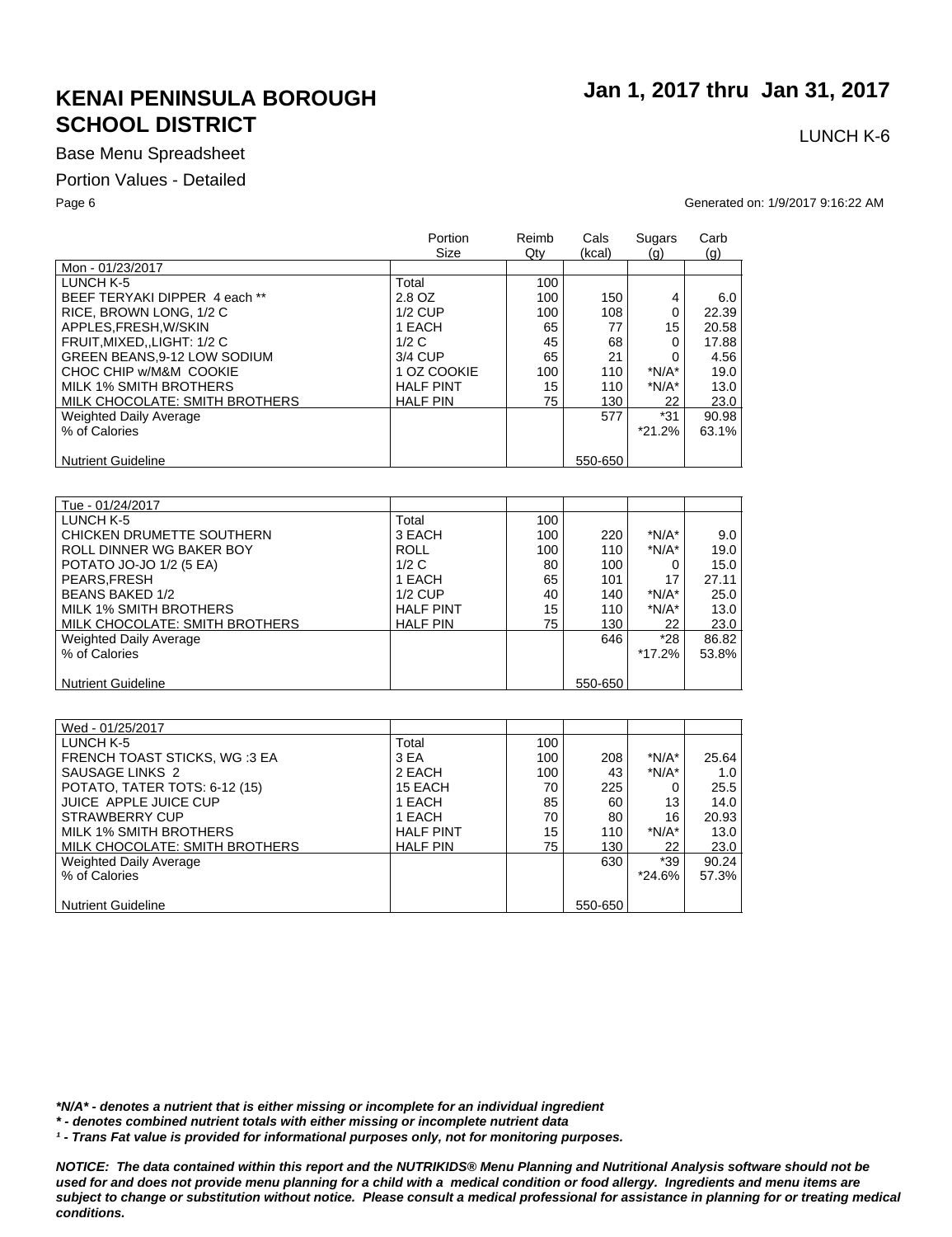### Base Menu Spreadsheet

#### Portion Values - Detailed

Page 7 Generated on: 1/9/2017 9:16:22 AM

|                                | Portion<br>Size  | Reimb<br>$Q$ ty | Cals<br>(kcal) | Sugars<br>(q) | Carb<br>(g) |
|--------------------------------|------------------|-----------------|----------------|---------------|-------------|
| Thu - 01/26/2017               |                  |                 |                |               |             |
| LUNCH K-5                      | Total            | 100             |                |               |             |
| SPAGHETTI AND MEAT SAUCE       | 1 CUP            | 100             | 266            | $*1$          | 41.86       |
| BREAD, TOAST GARLIC MINI (2)   | 2 oz SLICE       | 100             | 140            | $*N/A*$       | 24.0        |
| <b>SPINACH SALAD</b>           | <b>1.5 CUP</b>   | 50              | 159            | ۰'n           | 10.23       |
| SALAD DRESSING, RANCH          | $1.5$ OZ         | 50              | 101            | $*N/A*$       | 2.73        |
| JUICE APPLE JUICE CUP          | 1 EACH           | 100             | 60             | 13            | 14.0        |
| ORANGES.FRESH                  | 1 EACH           | 65              | 45             | 9             | 11.28       |
| MILK 1% SMITH BROTHERS         | <b>HALF PINT</b> | 20              | 110            | $*N/A*$       | 13.0        |
| MILK CHOCOLATE: SMITH BROTHERS | <b>HALF PIN</b>  | 80              | 130            | 22            | 23.0        |
| Weighted Daily Average         |                  |                 | 751            | $*38$         | 114.67      |
| % of Calories                  |                  |                 |                | $*20.2%$      | 61.0%       |
|                                |                  |                 |                |               |             |
| <b>Nutrient Guideline</b>      |                  |                 | 550-650        |               |             |

| Fri - 01/27/2017               |                  |     |         |          |       |
|--------------------------------|------------------|-----|---------|----------|-------|
| LUNCH K-5                      | Total            | 100 |         |          |       |
| POLLOCK BAJA FISH WG STICKS.   | 4 PIECES         | 95  | 220     | 0        | 18.0  |
| BROCCOLI RAW EL 1/2            | 1/2C             | 60  | 39      | $*N/A*$  | 7.53  |
| CARROTS, RAW BABY EL 4 oz      | 4 OZ             | 60  | 40      | $*N/A*$  | 9.34  |
| PRETZEL GOLDFISH CRACKERS      | <b>BAG</b>       | 45  | 90      | $*N/A*$  | 16.0  |
| PINEAPPLE CHUNKS 1/2 C         | $1/2$ CUP        | 35  | 73      | $*N/A*$  | 19.15 |
| PEACH CUBES 1/2 CUP            | $1/2$ CUP        | 45  | 35      |          | 8.5   |
| MILK 1% SMITH BROTHERS         | <b>HALF PINT</b> | 20  | 110     | $*N/A*$  | 13.0  |
| MILK CHOCOLATE: SMITH BROTHERS | <b>HALF PIN</b>  | 85  | 130     | 22       | 23.0  |
| <b>TARTAR SAUCE: scratch</b>   | 1 OZ             | 80  | 77      | $*N/A*$  | 6.52  |
| <b>HUMMAS RANCH DIP V.94</b>   | <b>SERVING</b>   | 60  | 90      |          | 11.0  |
| <b>Weighted Daily Average</b>  |                  |     | 586     | $*22$    | 78.91 |
| % of Calories                  |                  |     |         | $*15.2%$ | 53.9% |
|                                |                  |     |         |          |       |
| <b>Nutrient Guideline</b>      |                  |     | 550-650 |          |       |

| Mon - 01/30/2017                   |                  |     |         |         |       |
|------------------------------------|------------------|-----|---------|---------|-------|
| LUNCH K-5                          | Total            | 100 |         |         |       |
| CHICKEN, POPCORN                   | serv 3.36 oz     | 100 | 253     |         | 16.21 |
| ROLL DINNER WG BAKER BOY           | <b>ROLL</b>      | 75  | 110     | $*N/A*$ | 19.0  |
| <b>GREEN BEANS.9-12 LOW SODIUM</b> | 3/4 CUP          | 80  | 21      |         | 4.56  |
| APPLES, FRESH, W/SKIN              | 1 EACH           | 80  | 77      | 15      | 20.58 |
| ORANGE JUICE CUP                   | 1 EACH           | 90  | 50      | 12      | 13.0  |
| MILK 1% SMITH BROTHERS             | <b>HALF PINT</b> | 25  | 110     | $*N/A*$ | 13.0  |
| MILK CHOCOLATE: SMITH BROTHERS     | <b>HALF PIN</b>  | 75  | 130     | 22      | 23.0  |
| Weighted Daily Average             |                  |     | 585     | $*41$   | 82.77 |
| % of Calories                      |                  |     |         | *27.9%  | 56.6% |
|                                    |                  |     |         |         |       |
| <b>Nutrient Guideline</b>          |                  |     | 550-650 |         |       |

*\*N/A\* - denotes a nutrient that is either missing or incomplete for an individual ingredient*

*\* - denotes combined nutrient totals with either missing or incomplete nutrient data*

*¹ - Trans Fat value is provided for informational purposes only, not for monitoring purposes.*

*NOTICE: The data contained within this report and the NUTRIKIDS® Menu Planning and Nutritional Analysis software should not be*  used for and does not provide menu planning for a child with a medical condition or food allergy. Ingredients and menu items are *subject to change or substitution without notice. Please consult a medical professional for assistance in planning for or treating medical conditions.*

# **Jan 1, 2017 thru Jan 31, 2017**